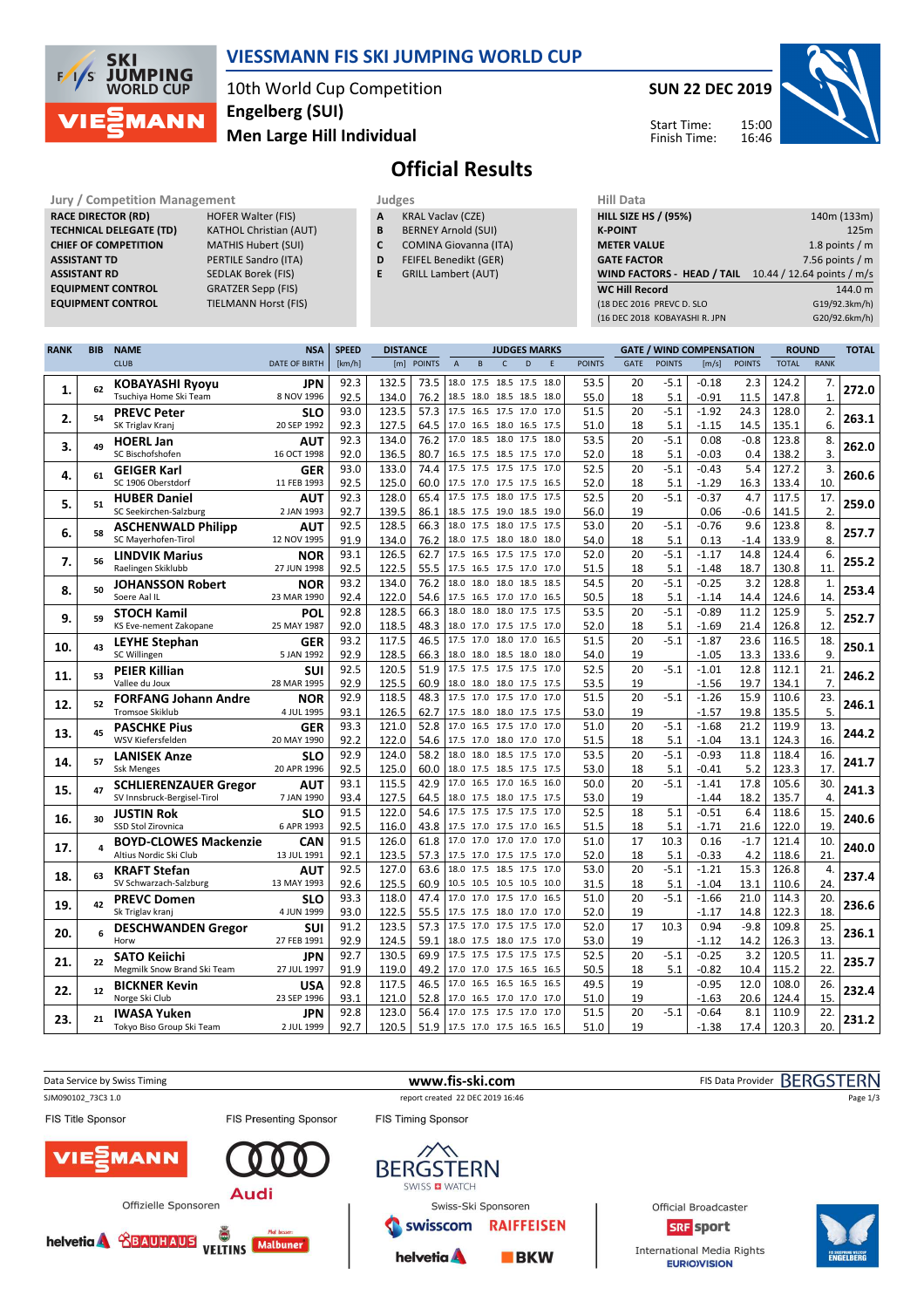

### VIESSMANN FIS SKI JUMPING WORLD CUP

10th World Cup Competition Men Large Hill Individual Engelberg (SUI)

SUN 22 DEC 2019

Start Time: Finish Time:



### Official Results

| <b>RANK</b> | <b>BIB</b> | <b>NAME</b>               | <b>NSA</b>           | <b>SPEED</b> | <b>DISTANCE</b> |                                 | <b>JUDGES MARKS</b> |                     |  |   |                          |               | <b>GATE / WIND COMPENSATION</b> |               |         | <b>ROUND</b>  |       |             |       |
|-------------|------------|---------------------------|----------------------|--------------|-----------------|---------------------------------|---------------------|---------------------|--|---|--------------------------|---------------|---------------------------------|---------------|---------|---------------|-------|-------------|-------|
|             |            | <b>CLUB</b>               | <b>DATE OF BIRTH</b> | [km/h]       | [m]             | <b>POINTS</b>                   |                     | <sub>B</sub>        |  | D | F                        | <b>POINTS</b> | <b>GATE</b>                     | <b>POINTS</b> | [m/s]   | <b>POINTS</b> | TOTAL | <b>RANK</b> |       |
| 24.         |            | <b>TKACHENKO Sergey</b>   | <b>KAZ</b>           | 92.5         | 132.0           | 72.6                            |                     |                     |  |   | 17.0 17.0 17.5 17.5 17.5 | 52.0          | 19                              |               | 0.39    | $-4.1$        | 120.5 | 11.         | 228.9 |
|             |            | Ski Club VKO              | 8 JUN 1999           | 92.0         | 112.5           | 37.5                            |                     |                     |  |   | 16.5 16.0 16.0 16.5 16.0 | 48.5          | 18                              | 5.1           | $-1.37$ | 17.3          | 108.4 | 26.         |       |
| 25.         |            | <b>HULA Stefan</b>        | <b>POL</b>           | 91.5         | 115.5           | 42.9                            |                     | 17.0 16.5 17.5 16.5 |  |   | 16.5                     | 50.0          | 18                              | 5.1           | $-0.72$ | 9.1           | 107.1 | 28.         | 220.3 |
|             |            | KS Eve-nement Zakopane    | 29 SEP 1986          | 92.8         | 117.5           | 46.5                            |                     |                     |  |   | 17.0 15.5 16.5 16.0 16.0 | 48.5          | 19                              |               | $-1.44$ | 18.2          | 113.2 | 23.         |       |
| 26.         |            | <b>SCHULER Andreas</b>    | <b>SUI</b>           | 91.9         | 132.0           | 72.6                            |                     |                     |  |   | 18.0 17.0 17.5 18.0 18.0 | 53.5          | 19                              |               | 0.97    | $-10.1$       | 116.0 | 19.         | 218.4 |
|             |            | Einsiedeln                | 30 DEC 1995          | 92.6         | 112.5           | 37.5                            |                     |                     |  |   | 17.0 16.5 16.5 16.5 16.0 | 49.5          | 19                              |               | $-1.22$ | 15.4          | 102.4 | 29.         |       |
| 27.         |            | <b>ZOGRAFSKI Vladimir</b> | <b>BUL</b>           | 92.1         | 113.5           | 39.3                            |                     | 16.5 16.5 17.0 17.0 |  |   | 16.5                     | 50.0          | 19                              |               | $-1.31$ | 16.6          | 105.9 | 29.         | 216.2 |
|             |            | NSA                       | 14 JUL 1993          | 92.3         | 116.0           | 43.8 17.0 17.0 17.0 16.5 16.5   |                     |                     |  |   |                          | 50.5          | 19                              |               | $-1.27$ | 16.0          | 110.3 | 25.         |       |
| 28.         |            | <b>RINGEN Sondre</b>      | <b>NOR</b>           | 92.5         | 120.0           | 51.0                            |                     |                     |  |   | 16.5 16.5 16.5 16.5 16.5 | 49.5          | 19                              |               | $-0.80$ | 10.1          | 110.6 | 23.         | 216.1 |
|             |            | <b>Baekkelagets SK</b>    | 9 OCT 1996           | 92.7         | 113.0           | 38.4                            |                     |                     |  |   | 16.5 16.5 16.5 16.5 16.0 | 49.5          | 19                              |               | $-1.39$ | 17.6          | 105.5 | 27.         |       |
| 29.         |            | <b>PETER Dominik</b>      | <b>SUI</b>           | 91.3         | 131.0           | 70.8 l                          |                     |                     |  |   | 17.5 17.0 17.5 17.5 17.5 | 52.5          | 18                              | 5.1           | 0.86    | $-9.0$        | 119.4 | 14.         | 211.9 |
|             |            | Am Bachtel wald           | 30 MAY 2001          | 92.2         | 103.5           | 21.3 16.5 16.0 16.5 16.0 15.5   |                     |                     |  |   |                          | 48.5          | 18                              | 5.1           | $-1.39$ | 17.6          | 92.5  | 30.         |       |
| 30.         |            | <b>BARTOL Tilen</b>       | <b>SLO</b>           | 91.7         | 119.5           | 50.1                            |                     |                     |  |   | 17.0 17.0 17.0 17.0 17.0 | 51.0          | 18                              | 5.1           | $-0.13$ | 1.6           | 107.8 | 27.         | 210.8 |
|             |            | SSK Sam Ihan              | 17 APR 1997          | 92.9         | 110.0           | 33.0   16.5 16.0 16.0 16.0 15.5 |                     |                     |  |   |                          | 48.0          | 19                              |               | $-1.74$ | 22.0          | 103.0 | 28.         |       |

|     | not qualified for 2nd round |                                                             |                           |      |       |      |                               |  |  |  |      |    |        |         |         |       |     |       |
|-----|-----------------------------|-------------------------------------------------------------|---------------------------|------|-------|------|-------------------------------|--|--|--|------|----|--------|---------|---------|-------|-----|-------|
| 31. | 17                          | <b>HAARE Anders</b><br>Vikersund IF                         | <b>NOR</b><br>7 DEC 1999  | 93.1 | 116.0 |      | 43.8 17.0 16.5 17.0 17.0 16.5 |  |  |  | 50.5 | 19 |        | $-0.87$ | 11.0    | 105.3 | 31. | 105.3 |
| 32. | 35                          | <b>BAER Moritz</b><br>SF Gmund-Duernbach                    | <b>GER</b><br>16 MAY 1997 | 91.9 | 118.5 | 48.3 | 17.0 16.5 17.0 17.0 17.0      |  |  |  | 51.0 | 18 | 5.1    | $-0.06$ | 0.8     | 105.2 | 32. | 105.2 |
| 33. | 46                          | <b>ZYLA Piotr</b><br>WSS Wisla                              | POL<br>16 JAN 1987        | 93.0 | 111.0 | 34.8 | 17.0 16.5 16.5 16.0 16.0      |  |  |  | 49.0 | 20 | $-5.1$ | $-2.07$ | 26.2    | 104.9 | 33. | 104.9 |
| 34. | 41                          | <b>HAYBOECK Michael</b><br>UVB Hinzenbach-Oberoesterreich   | <b>AUT</b><br>5 MAR 1991  | 92.8 | 114.5 | 41.1 | 17.0 16.5 17.0 16.5 16.0      |  |  |  | 50.0 | 20 | $-5.1$ | $-1.46$ | 18.4    | 104.4 | 34. | 104.4 |
| 35. | 37                          | <b>KOT Maciej</b><br>AZS Zakopane                           | POL<br>9 JUN 1991         | 91.7 | 109.5 | 32.1 | 16.5 16.5 17.0 16.0 16.0      |  |  |  | 49.0 | 18 | 5.1    | $-1.40$ | 17.7    | 103.9 | 35. | 103.9 |
| 36. | 28                          | <b>KOUDELKA Roman</b><br>LSK Lomnice nad Popelkou - Dukla   | <b>CZE</b><br>9 JUL 1989  | 91.0 | 117.0 | 45.6 | 17.0 17.0 17.5 17.0 16.5      |  |  |  | 51.0 | 18 | 5.1    | $-0.12$ | 1.5     | 103.2 | 36. | 103.2 |
| 37. | 32                          | <b>KLIMOV Evgeniy</b><br>GBU TSTOVS Mos obl Start Perm      | <b>RUS</b><br>3 FEB 1994  | 91.7 | 109.5 | 32.1 | 16.5 16.5 16.5 16.0 16.0      |  |  |  | 49.0 | 18 | 5.1    | $-1.34$ | 16.9    | 103.1 | 37. | 103.1 |
| 38. | 11                          | <b>NAZAROV Mikhail</b><br><b>Moscow Region TSSP</b>         | <b>RUS</b><br>14 OCT 1994 | 92.6 | 114.0 | 40.2 | 16.5 17.0 17.0 16.5 16.5      |  |  |  | 50.0 | 19 |        | $-1.01$ | 12.8    | 103.0 | 38. | 103.0 |
| 38. | $\overline{ }$              | <b>MUMINOV Sabirzhan</b><br>Almaty                          | <b>KAZ</b><br>16 APR 1994 | 92.0 | 116.0 | 43.8 | 17.0 17.0 17.0 16.5 16.5      |  |  |  | 50.5 | 17 | 10.3   | 0.15    | $-1.6$  | 103.0 | 38. | 103.0 |
| 40. | 5                           | <b>STURSA Voitech</b><br>TJ Dukla Liberec                   | <b>CZE</b><br>3 AUG 1995  | 91.0 | 120.5 | 51.9 | 17.0 16.5 17.5 17.0 17.0      |  |  |  | 51.0 | 17 | 10.3   | 0.99    | $-10.3$ | 102.9 | 40. | 102.9 |
| 41. | 38                          | <b>EISENBICHLER Markus</b><br><b>TSV Siegsdorf</b>          | <b>GER</b><br>3 APR 1991  | 92.0 | 107.5 | 28.5 | 16.5 16.5 16.5 16.0 16.0      |  |  |  | 49.0 | 18 | 5.1    | $-1.40$ | 17.7    | 100.3 | 41. | 100.3 |
| 42. | 25                          | <b>POLASEK Viktor</b><br>Nove Mesto-Dukla                   | <b>CZE</b><br>18 JUL 1997 | 91.3 | 114.5 | 41.1 | 17.0 17.0 17.0 16.5 16.5      |  |  |  | 50.5 | 18 | 5.1    | $-0.28$ | 3.5     | 100.2 | 42. | 100.2 |
| 43. | 24                          | <b>TROFIMOV Roman Sergeevich</b><br>Sdushor CSP N. Novgorod | <b>RUS</b><br>19 NOV 1989 | 91.6 | 116.0 | 43.8 | 16.5 16.5 16.5 17.0 16.5      |  |  |  | 49.5 | 18 | 5.1    | $-0.04$ | 0.5     | 98.9  | 43. | 98.9  |
| 44. | 26                          | <b>MURANKA Klemens</b><br>TS Wisla Zakopane                 | POL<br>31 AUG 1994        | 90.8 | 113.5 | 39.3 | 16.5 17.0 17.0 16.5 16.5      |  |  |  | 50.0 | 18 | 5.1    | $-0.34$ | 4.3     | 98.7  | 44. | 98.7  |
| 45. | $\mathbf{R}$                | <b>SAKALA Filip</b><br>TJ Dukla Frenstat pod Radhostem      | <b>CZE</b><br>21 MAY 1996 | 91.9 | 107.0 | 27.6 | 16.5 16.5 16.5 16.0 16.0      |  |  |  | 49.0 | 17 | 10.3   | $-0.79$ | 10.0    | 96.9  | 45. | 96.9  |
| 46. | 29                          | <b>AALTO Antti</b><br>Kiteen Urheilijat                     | <b>FIN</b><br>2 APR 1995  | 91.2 | 110.5 | 33.9 | 16.5 16.5 16.5 16.5 16.0      |  |  |  | 49.5 | 18 | 5.1    | $-0.64$ | 8.1     | 96.6  | 46. | 96.6  |
| 47. | 55                          | <b>KUBACKI Dawid</b><br>TS Wisla Zakopane                   | POL<br>12 MAR 1990        | 92.9 | 113.5 | 39.3 | 17.0 16.5 17.0 16.5 16.0      |  |  |  | 50.0 | 20 | $-5.1$ | $-0.97$ | 12.3    | 96.5  | 47. | 96.5  |
| 48. | 44                          | <b>SCHMID Constantin</b><br>Wsv Oberaudorf                  | <b>GER</b><br>27 NOV 1999 | 93.6 | 110.5 | 33.9 | 16.5 16.5 16.5 16.5 16.0      |  |  |  | 49.5 | 20 | $-5.1$ | $-1.43$ | 18.1    | 96.4  | 48. | 96.4  |
| 49. | 16                          | <b>CHOI Seou</b><br>High1 Resort                            | <b>KOR</b><br>3 DEC 1982  | 91.7 | 117.0 | 45.6 | 16.5 16.5 16.5 16.5 15.5      |  |  |  | 49.5 | 19 |        | 0.06    | $-0.6$  | 94.5  | 49. | 94.5  |
| 50. | 33                          | <b>TAKEUCHI Taku</b><br>team taku                           | <b>JPN</b><br>20 MAY 1987 | 91.5 | 104.5 | 23.1 | 16.5 16.5 16.5 16.0 16.0      |  |  |  | 49.0 | 18 | 5.1    | $-1.33$ | 16.8    | 94.0  | 50. | 94.0  |

Data Service by Swiss Timing **EXECOTERN WWW.fis-ski.com WWW.fis-Ski.com** FIS Data Provider BERGSTERN SJM090102\_73C3 1.0 report created 22 DEC 2019 16:46 Page 2/3FIS Title Sponsor FIS Presenting Sponsor FIS Timing Sponsor **MANN BERGSTERN** SWISS **D** WATCH **Audi** Offizielle Sponsoren Swiss-Ski Sponsoren Official Broadcaster swisscom **RAIFFEISEN SRF** sport helvetia & **SEAUDAUS** vELTINS Malbuner International Media Rights helvetia A  $BKN$ 

**EURIOVISION**